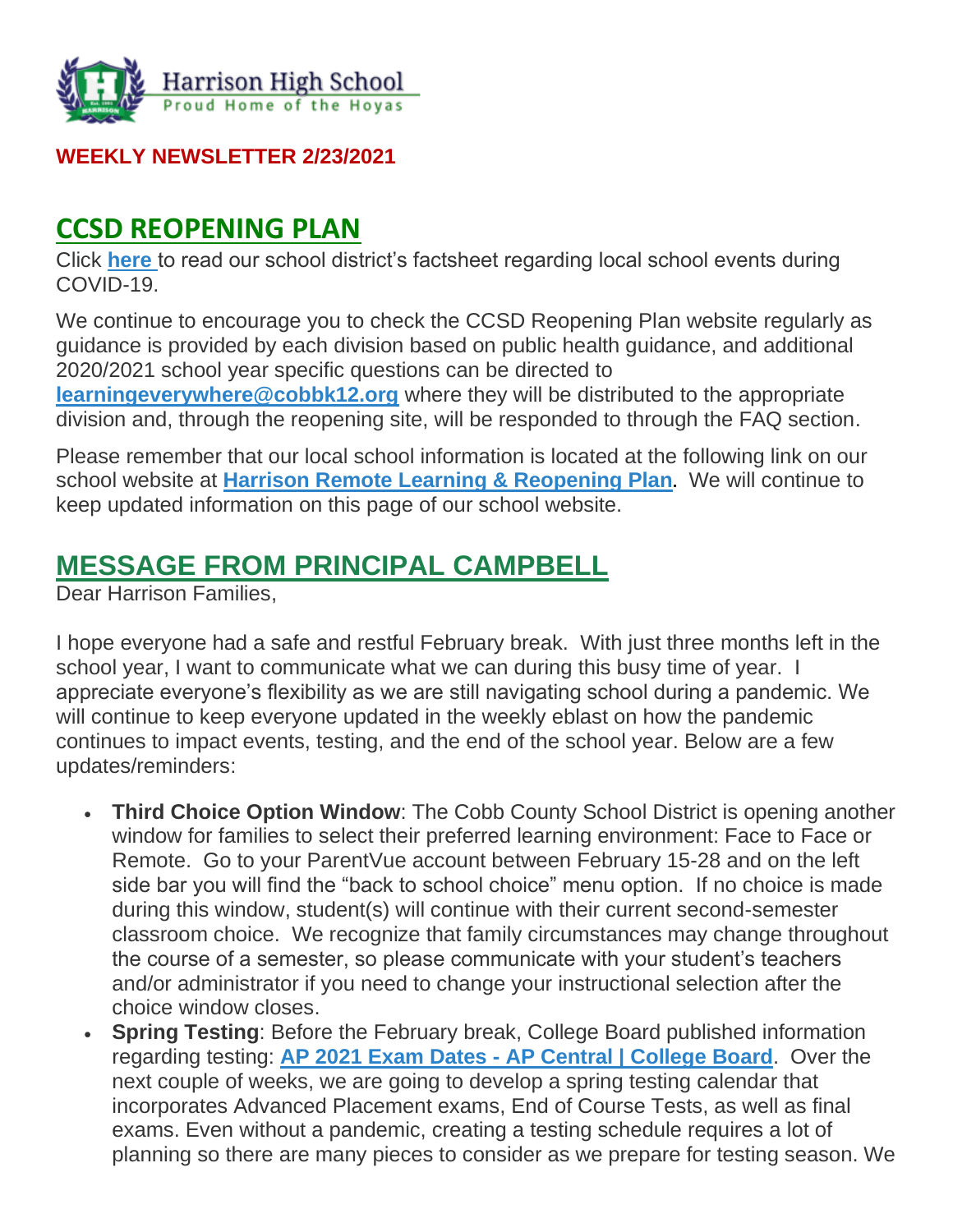will communicate testing plans as more pieces of the puzzle are communicated to schools.

- **Final Exams:** As a school district, we have not discussed the format of final exams; however, I think it is safe to plan for virtual final exams at the end of the semester…similar to last semester.
- **Prom/Senior Events**: At the end of the February break, we communicated to seniors that unfortunately school events that do not comply with local public health guidance cannot be held; therefore, I am sure it is not a surprise that we cannot have our traditional March prom. Simply put, there are venue restrictions, high transmission rates of COVID-19, contact tracing, and social distancing requirements that have forced all high schools in our district to rethink normal spring events, including prom. If we cannot schedule an event in place of prom and the student has a refund from last years' prom, we will process all refunds at the end of the school year. We are looking forward to celebrating the class of 2021, and we want to continue the process of planning events that meet health and safety guidelines. Please understand that during this time of COVID-19, schools are required to submit proposals for events to our district leaders for approval. We have asked seniors to provide input as we look to host one event for seniors and one event for seniors and their families. We have also asked seniors to make sure they have paid their dues because we can only plan/budget events with the money that we have in our senior dues account. Seniors who have not paid their dues can do so through **[MyPaymentsPlus](https://www.mypaymentsplus.com/welcome)**. To clarify: senior dues pay for senior events and prom fees pay for prom. Also, thank you to our core team of senior sponsors who always do a great job planning senior events: Ms. Meredith Bonanni, Ms. Mary McKibbon, Ms. Lindsay Riley, Dr. Christi Osborne, Dr. Sarah Holcomb, and Dr. Scott Schomer.
- **Graduation:** We are excited that our school district has set a date for Harrison's graduation. Our graduation will be held on Thursday, June 3 at 9:00 a.m. at McEachern High School which is where all CCSD high schools will have graduation. We are looking forward to returning to our formal and socially distanced ceremony where we can properly honor and respect the accomplishments of the class of 2021. We will send out updates and ticket information as soon as our district leaders provide more details. For questions regarding graduation, you can email Dr. Christi Osborne at **[Christi.Osborne@cobbk12.org](mailto:Christi.Osborne@cobbk12.org)**
- **Caps, Gowns, Announcements**: Wednesday, March 3rd is the date for seniors to pick up cap/gowns and announcements. More details to follow.
- **Additional Senior Events**: Please see the senior section below with more details about senior events.

Finally, thank you once again for your continued support. I know our teachers appreciate the support and encouragement you provide at home to ensure your student is prepared for class and ready to learn each day. As always, if you are aware of a student/family that is in need, please let us know. Please continue to reach out to our counselors for academic or emotional support as they can provide you with a great list of resources. Our school district also maintains a web page with helpful resources which can be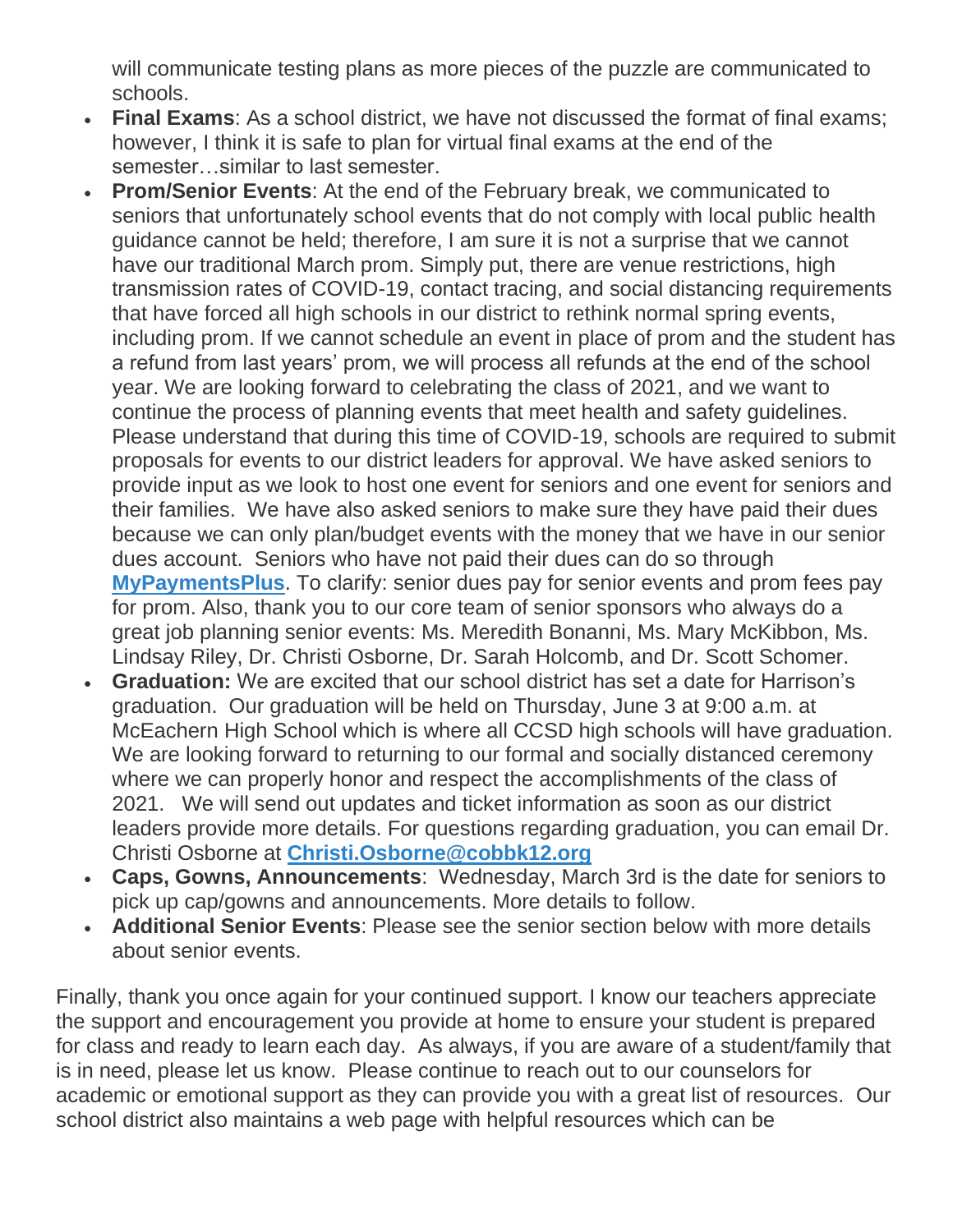Sincerely, Ashlynn Campbell **Principal** 

# **SENIOR INFORMATION**

Upcoming Events:

- Cap & Gown Drive-Thru on March 3rd 9 am until noon in the bus port (map and more details to come next Tuesday) \*Includes breakfast biscuit
- Homecoming Week March 22 thru March 26 (more details below in section "Homecoming Announcement")
- Homecoming Court Court presentation/walk on March 26th between women's and men's soccer games (court nomination info coming soon)
- Senior Week April 26 thru April 30 (details coming on specific activities and spirit days). This week includes yearbook distribution, senior spirit days, distribution of senior letters, senior picnic, class names senior t-shirt distribution, and senior slideshow events are currently being planned
- Senior Final Exams May 17 & May 18th (virtual)
- May 20th pick up honor cords, graduation tickets, and stoles in the café shifts to allow for social distancing – more details to follow
- Graduation June 3rd at 9 AM @ McEachern HS Stadium (there will be no graduation practice)
- Updates coming soon regarding other possible activities

#### Reminders:

The senior events listed above are funded via senior dues. Please go

to **[www.MyPaymentsPlus.com](https://www.mypaymentsplus.com/welcome)** to pay any outstanding senior dues. Anyone who pays senior dues by March 5th at 4 pm will receive an amazing Class of 2021 t-shirt, listing the names of the graduating class of Harrison HS. \*Those who have already paid dues will automatically receive this newest t-shirt.

Thank you to all who have already paid their dues. As a reminder, this is what your \$75 senior fee covers: Hoya Pride t-shirt (if paid by Sept 4), Senior Spirit t-shirt (if paid by Oct 31), Senior week activities as listed above, senior summit (may be combined with another activity), college application program fees, Senior Class of 2021 (all graduates listed) tshirt (if paid by March 5), and other possible events.

#### *We are looking forward to celebrating the class of 2021, and we want to continue the process of planning events that meet health and safety guidelines. Please understand that during this time of COVID-19, schools are required to submit proposals for events to our district leaders.*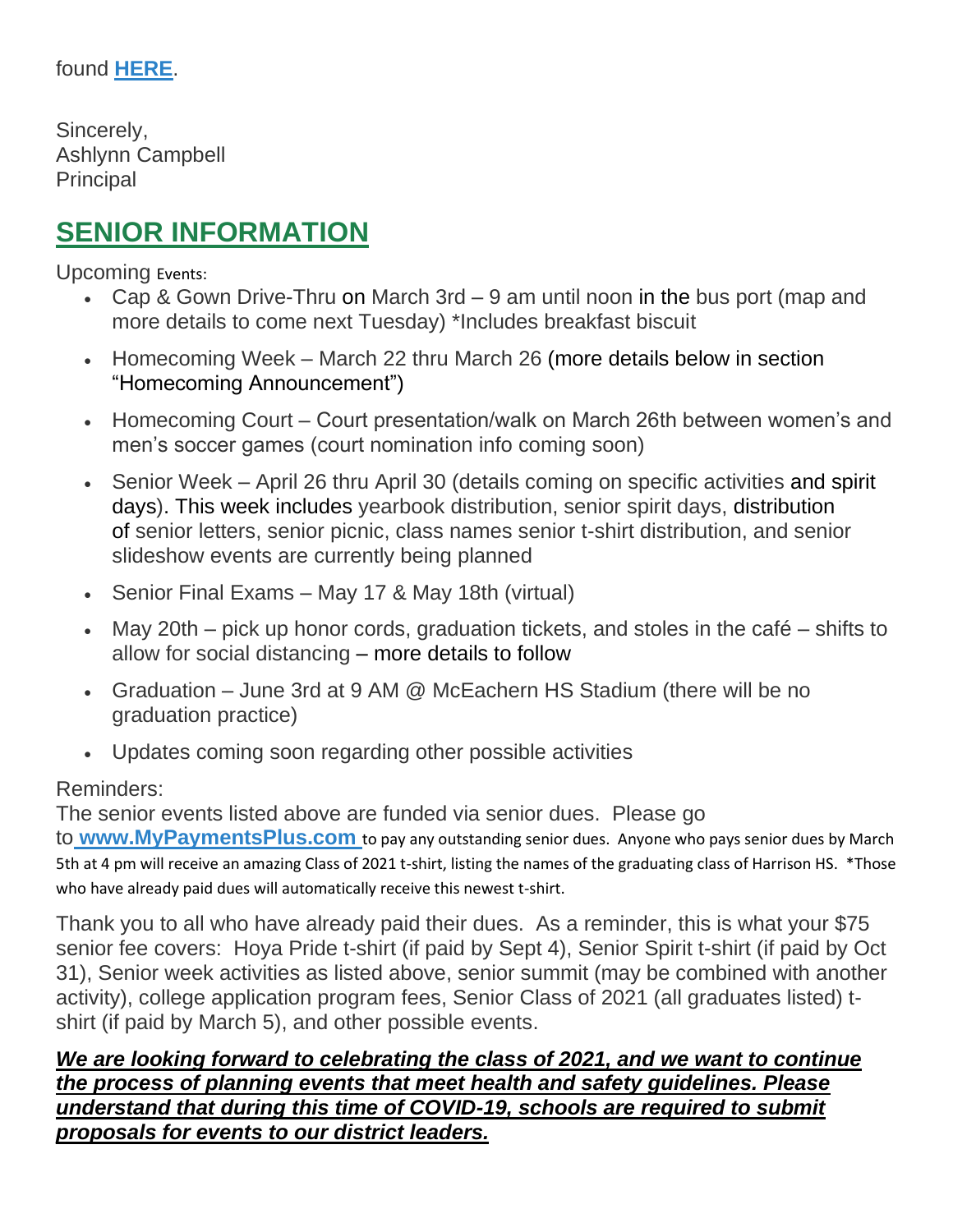# **HOMECOMING ANNOUNCEMENT**

We are excited to announce that our Homecoming date has been set for March 26th, with the court presentation and crowning to take place in between our soccer matches against Hillgrove that evening. More information will be communicated in the coming weeks.

# **RISING 9th GRADE ELECTIVE REGISTRATION**

Elective registration for rising 9th graders will begin on February 12th. The deadline to register is Wednesday, March 3rd at midnight. Detailed instructions can be found **[here](https://cobbk12org-my.sharepoint.com/:b:/g/personal/lucia_poole_cobbk12_org/EbcMCIo9PZlGo552wDBLznABss7orLhcGKkqaYVgrRDbMg?e=LnEHju)**.

# **RISING 10th-12th GRADE ELECTIVE REGISTRATION**

Elective registration for rising 10th through 12th graders will begin on February 12th. The deadline to register is Wednesday, March 3rd at midnight. Detailed instructions can be found **[here](https://cobbk12org-my.sharepoint.com/:b:/g/personal/lucia_poole_cobbk12_org/EYfiEw_Pzp1JibPvq0pWPSUBdIOipbIWo3qRZYQR-XGSDw?e=4FkxdN)**.

# **AP EXAM REGISTRATION**

Spring/Yearlong registration for AP exams opens this Friday, January 15th, and runs through Sunday, February 28th. The registration portal will close at midnight on February 28th. Please pay attention to this important deadline. More information can be found **[here.](https://cobbk12org-my.sharepoint.com/:b:/g/personal/lucia_poole_cobbk12_org/EUR7QnkZa9VHs7epS90zxR4Bg_yQembiM6_UetyqbKoLGQ?e=af3Ra6)**

# **EXTENDED LEARNING**

We will be offering an extended tutoring program to assist students in all major content areas. Sessions will be held at Harrison High School or virtually either before or after school on the dates and times listed on our website.

What are the benefits? Harrison's extended tutoring program is the window of opportunity to increase a student's skills in the academic areas.

Do I need to arrange transportation? Yes, transposition will NOT be provided for the program. All students will need to be picked up from all extended tutoring sessions at the ending time.

Do I need to supply any materials? No. All supplies will be provided to the student.

Is homework assigned? There will be no homework assigned.

What do I need to do as a parent? Please check out the Extended Learning page on our website to find what your student needs support in. Click **[here](http://www.cobblearning.net/msitten2212/)** for more information. If you have any questions or concerns, please do not hesitate to contact Dr. Sitten at **[mandy.sitten@cobbk.org](mailto:mandy.sitten@cobbk.org)**.

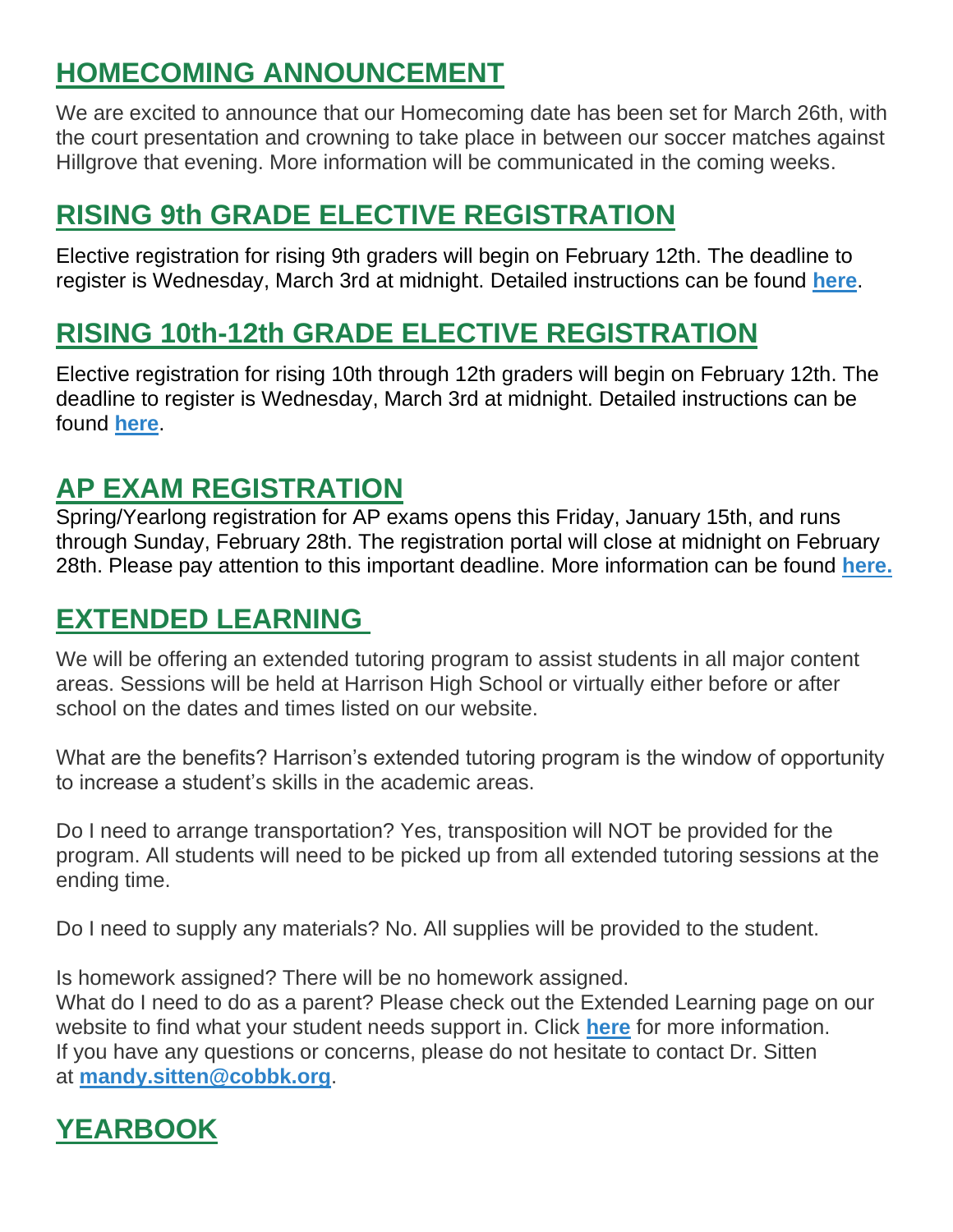

# **KEEPING OUR STUDENTS FED**

All breakfasts and lunches for remote and face-to-face students are provided to students at no cost. Families also do not need to pre-order student meal kits, which include items that can be reheated at home. Reheating instructions and a menu are included with the meal kits. Menus for meal kits and in-person meals are also available on th[e](http://info.cobbk12.org/centraloffice/foodservices/indexMenus.aspx) **[Food and](http://info.cobbk12.org/centraloffice/foodservices/indexMenus.aspx) [Nutrition website](http://info.cobbk12.org/centraloffice/foodservices/indexMenus.aspx)**[.](http://info.cobbk12.org/centraloffice/foodservices/indexMenus.aspx)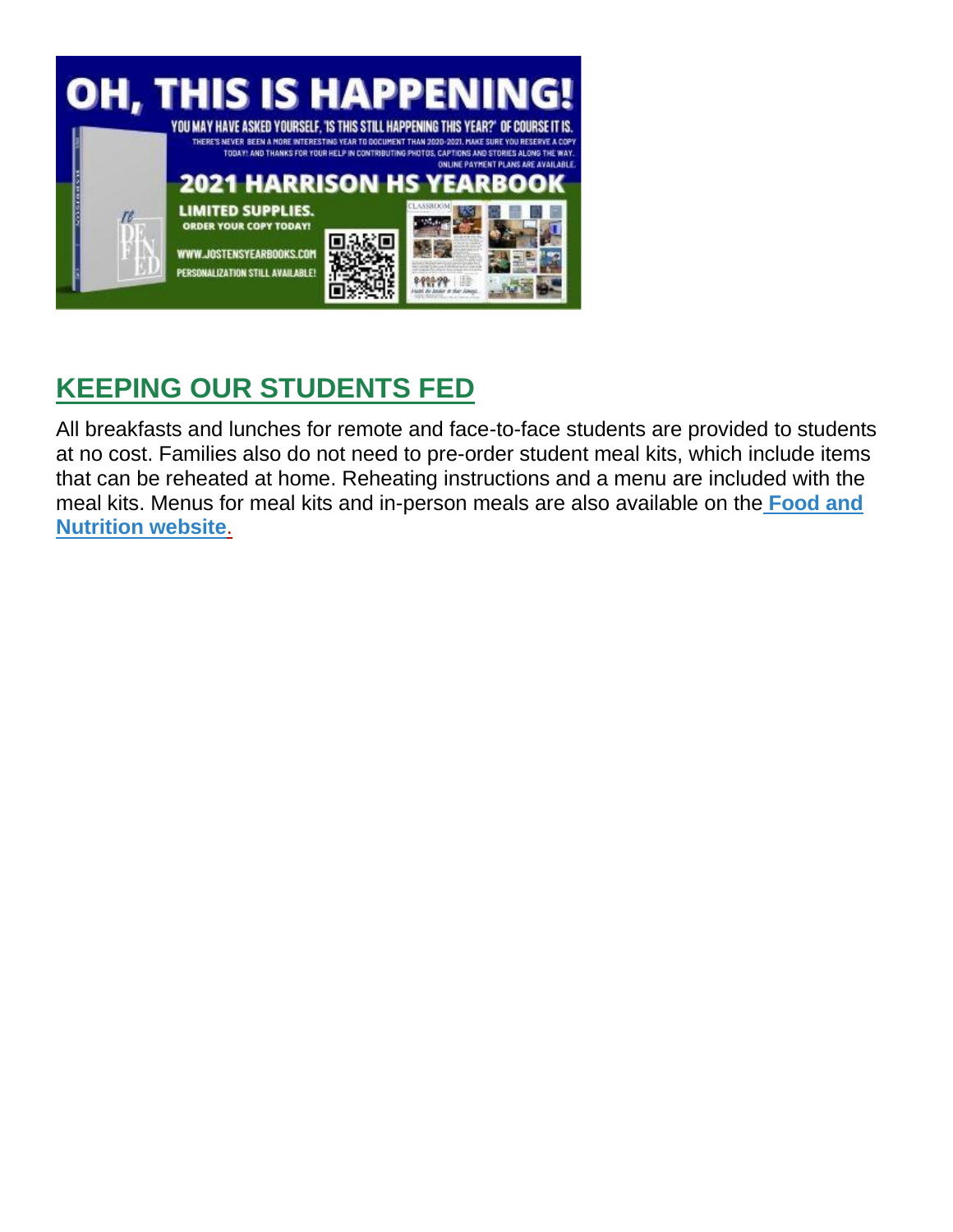

Step 1) Harrison's Pick-Up Day is **Wednesdays From 2-4 PM.** 





Step 2) Drive to the left side entrance, near the **Performing Arts Center.** 

Or get someone to drive you!

Step 3) Tell them how many children you need to feed! **Meal Kits are available** 



This institution is an equal opportunity provider.

# **HOYA NEWS!**

# **SENIOR SUPERLATIVES**

Congratulations to our Senior Superlatives that were announced on February 10th. Please help us in congratulating them when you see them!

## **TOP TEN SENIORS**

- Maggie Austin
- Emily Balentine
- Caroline Cunningham
- Grace Farrell
- Michael Kalafut
- Caroline Kastenschmidt
- Alex Scott
- **Sully Shelton**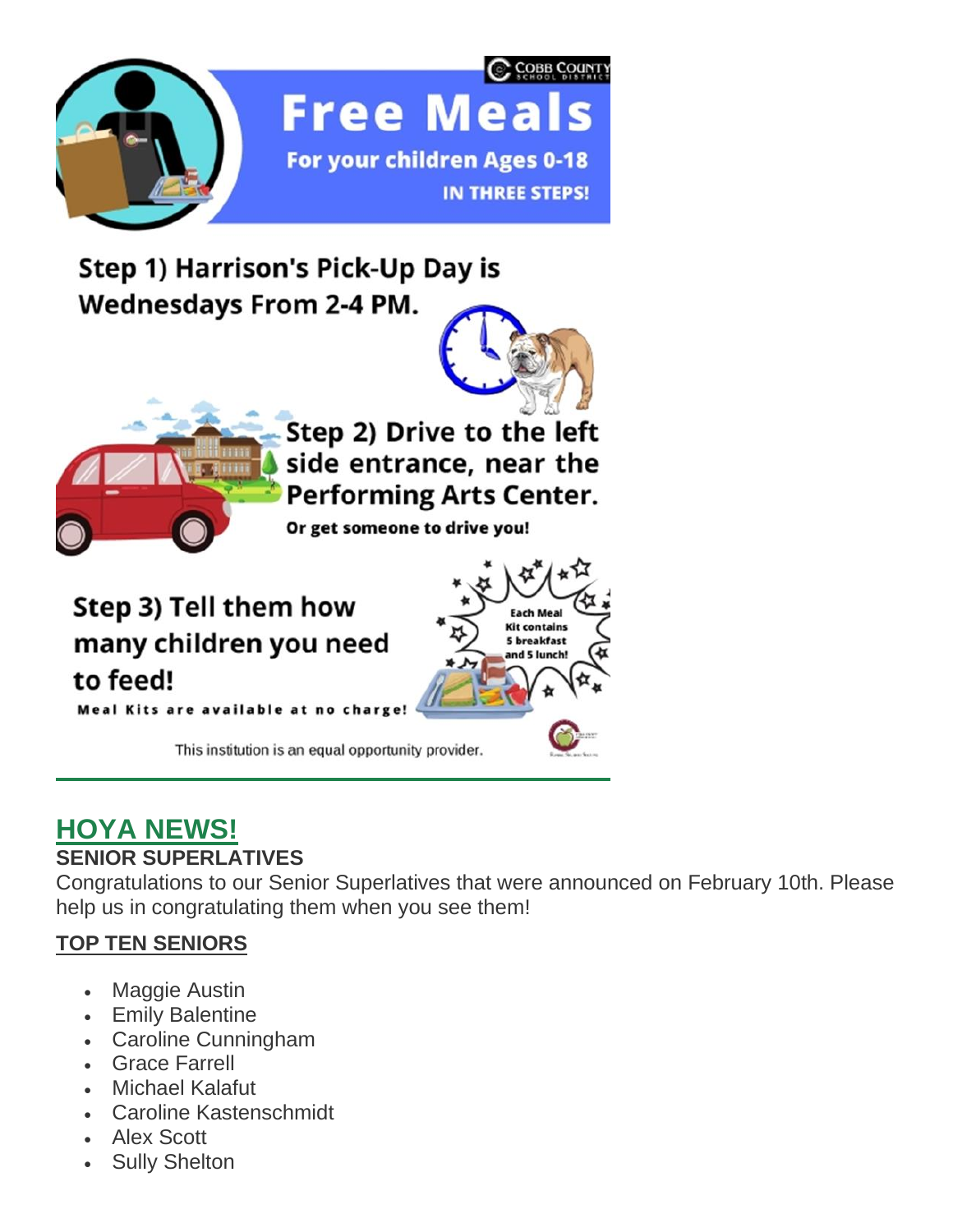- Zoe Weir
- Kendall Wilkes

#### **SERIOUS SUPERLATIVES Most Unforgettable**

- Peyton Quathamer
- Caroline Cunningham

#### **Best Style**

- Sully Shelton
- Zoey Weir

## **Most Likely to Brighten your Day**

- James Boyle
- Kendall Wilkes

#### **Most Likely to Save the Planet**

- Zach White
- Katie Mitchell

## **Most Comical**

- Derek Waters
- Jill Perkins

#### **Most Athletic**

- Jay Ziglor
- Riley Perlakowski

## **Most Talented**

- Alex Scott
- Dani Applegate

## **Most Changed Since 9th Grade**

- Jack Nooney
- Katie Boff

## **Most School Spirit**

• Luke Soupiset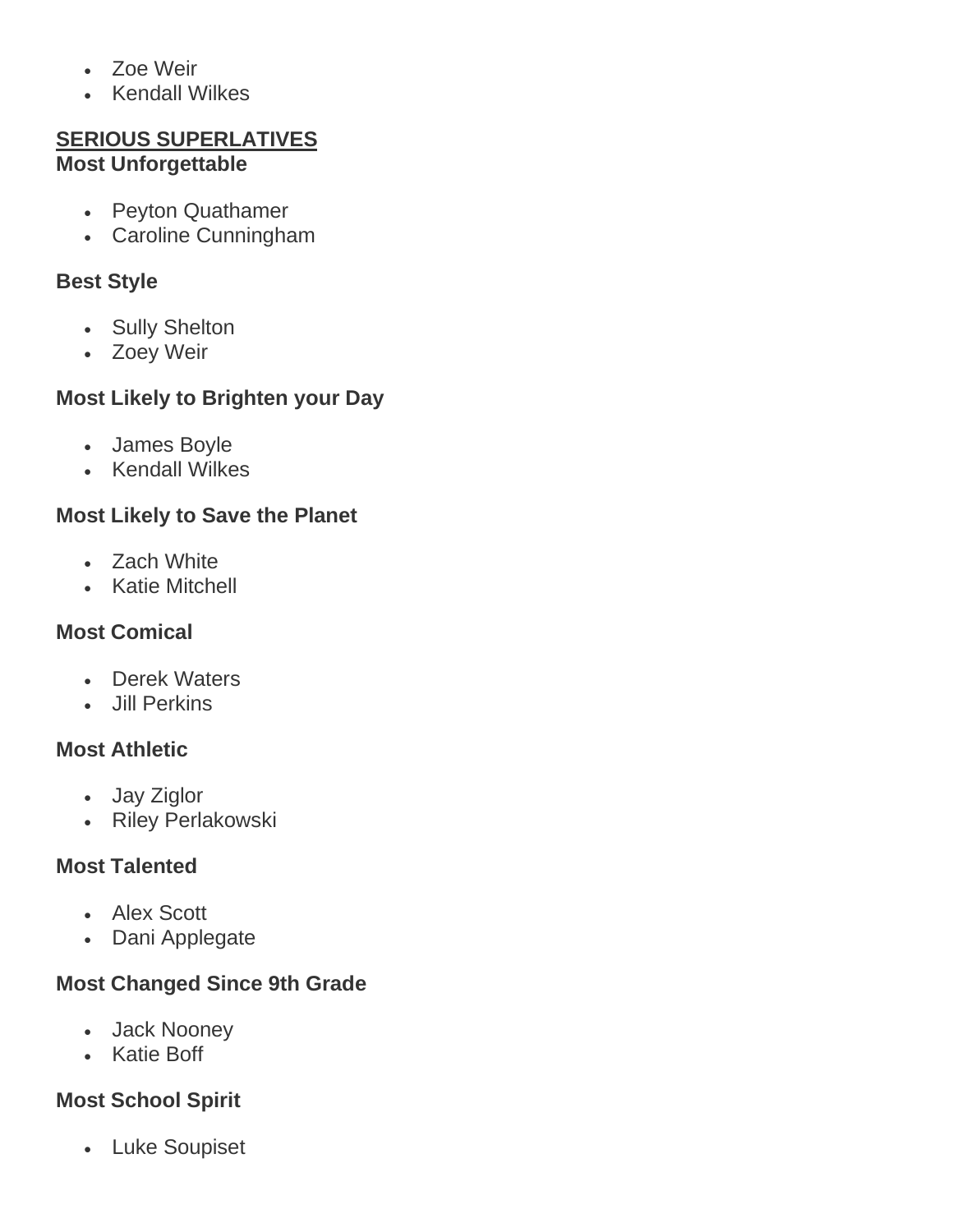• Maddy Hyde

#### **Best Laugh**

- Jabril Abdul-Malik
- Caroline Dennehy

#### **Mr. HHS**

• Stephen Amolegbe

#### **Ms. HHS**

• Maggie Austin

#### **SILLY SUPERLATIVES Worst Driver**

- Will Tankersley
- Jenna Heuer

#### **Best Bromance**

• Tommy Chriszt and Will Tankersley

## **Class Mom and Dad**

- Kolbe Mendoza
- Mary Kate Kuchinski

## **Most Likely to become a Reality TV Star**

- Tripp Richardson
- Callyn Hogan

## **Worst Case of Senioritis**

- Jason Manzanarez
- Sara Peterson

## **Most Likely to be Late to Graduation**

- Jack Shelby
- Kelbie Murphy

#### **Best Hair**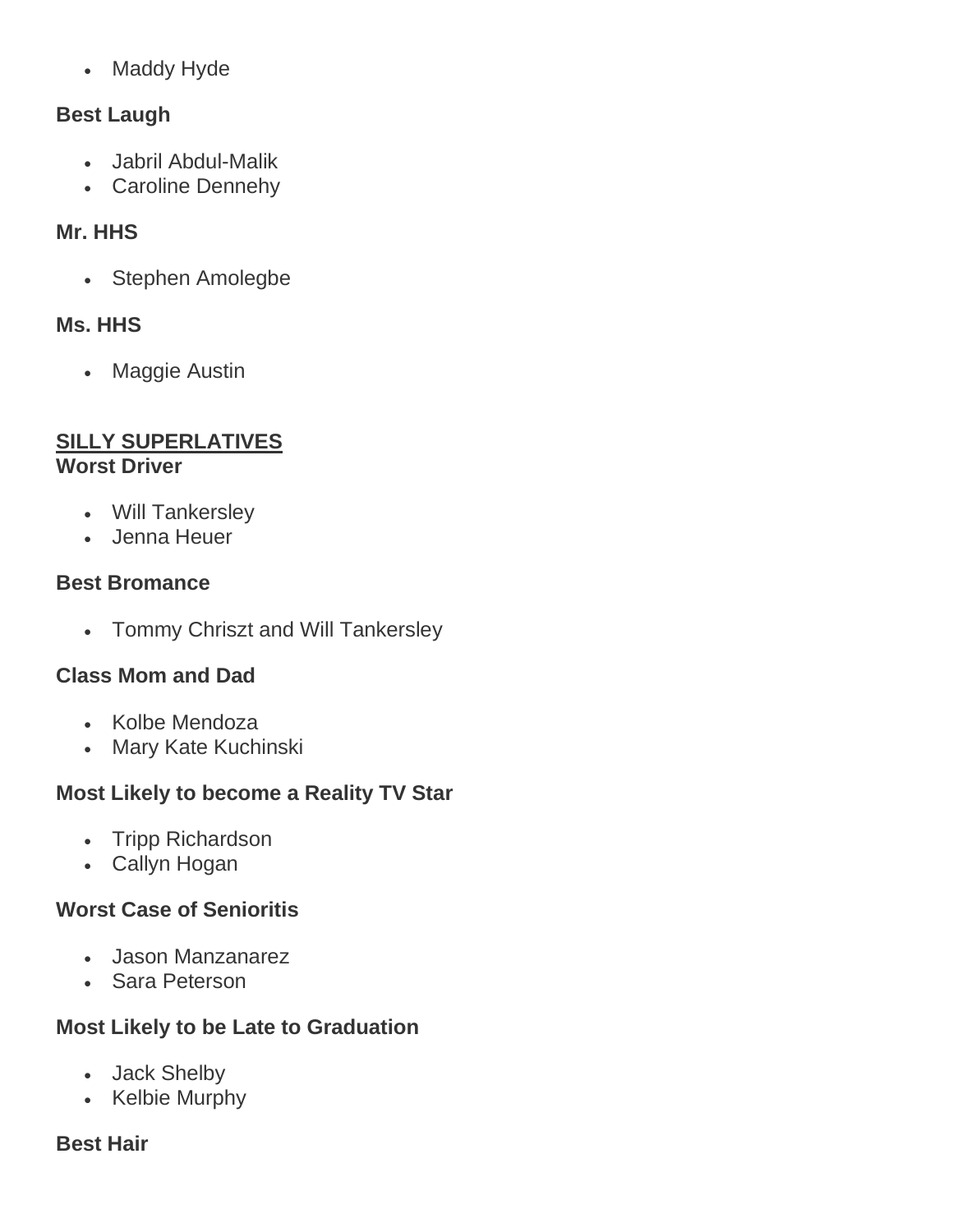- Cole Simmer
- **Meredith Maskell**

# **Most Likely to Buy a Ticket to the Pool on the Roof (Most Gullible)**

- Evan Riekel
- Jenna Luders

#### **Biggest Teacher's Pet**

- Braxton Bullard
- Lydia Konopcynski

## **Biggest Flirt**

- Spencer McNearney
- Sara Beth Crawford

## **TEACHER OF THE MONTH**

Congratulations to our awesome Teacher of the Month, Ms. Balentine! Thank you for all you do! Well-deserved recognition!



## **STAFF MEMBER OF THE MONTH**

Congratulations to our wonderful Staff Member of the Month, Ms. Keely! Thank you for all you do! Well-deserved recognition!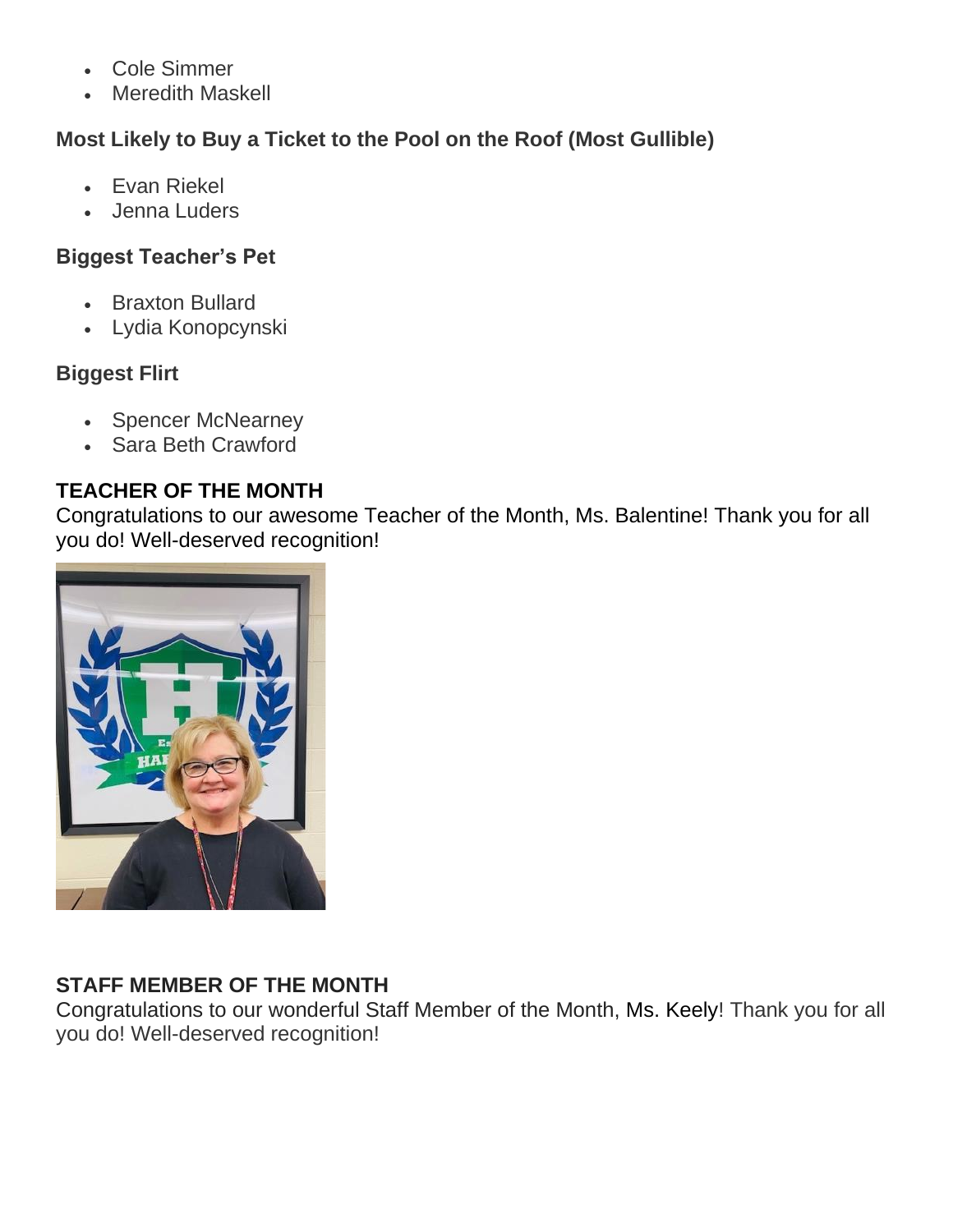

#### **SPORTS**

Congratulations to all of our athletic programs that competed over the winter break last week. We saw a lot of success from some of our spring sports here in the early stages of their season:

- Baseball Wins at LakePoint against Dunwoody, Newnan, and Woodward Academy on Fri 2/19 and Sat 2/20
- Boys Lacrosse Win vs West Forsyth on Fri 2/12
- Boys Soccer Win @ Pope on Fri 2/19
- Track & Field Fantastic individual and team performances at the Marietta Distance Carnival on Sat 2/20. Boys team placed 1st and girls team placed 2nd overall. Additionally, three Hoyas set new school records (Parker Buchheit – 800m, Andrew Cole – Steeplechase, Riley Perlakowski – Steeplechase)

Additionally, we saw some awesome results from our remaining winter sports:

- Girls Basketball Big region win vs Hillgrove on Fri 2/12, advancing them on to play at Campbell in the first round of the GHSA State Playoffs tonight
- Wrestling Solid team and individual performances at the Traditionals State Championship Tourney in Macon on Fri 2/12 and Sat 2/13. Five different wrestlers found their way to the podium (Bryce Gibbs, Landon Jones, Jarrod Pominville, Peyton Quathamer, and Wyatt Sligh) each placing 5th overall in their weight class
- Competition Cheer Outstanding performance and finish at the State Championship in Macon on Tue 2/16. Our girls finished 3rd overall, which is the highest finish in school history

#### **PTSA REFLECTION WINNERS**

Congratulations to our 2020-2021 PTSA Reflections winners moving on to state:

• Elizabeth Dabrowa: 10th grade - won for a literature entry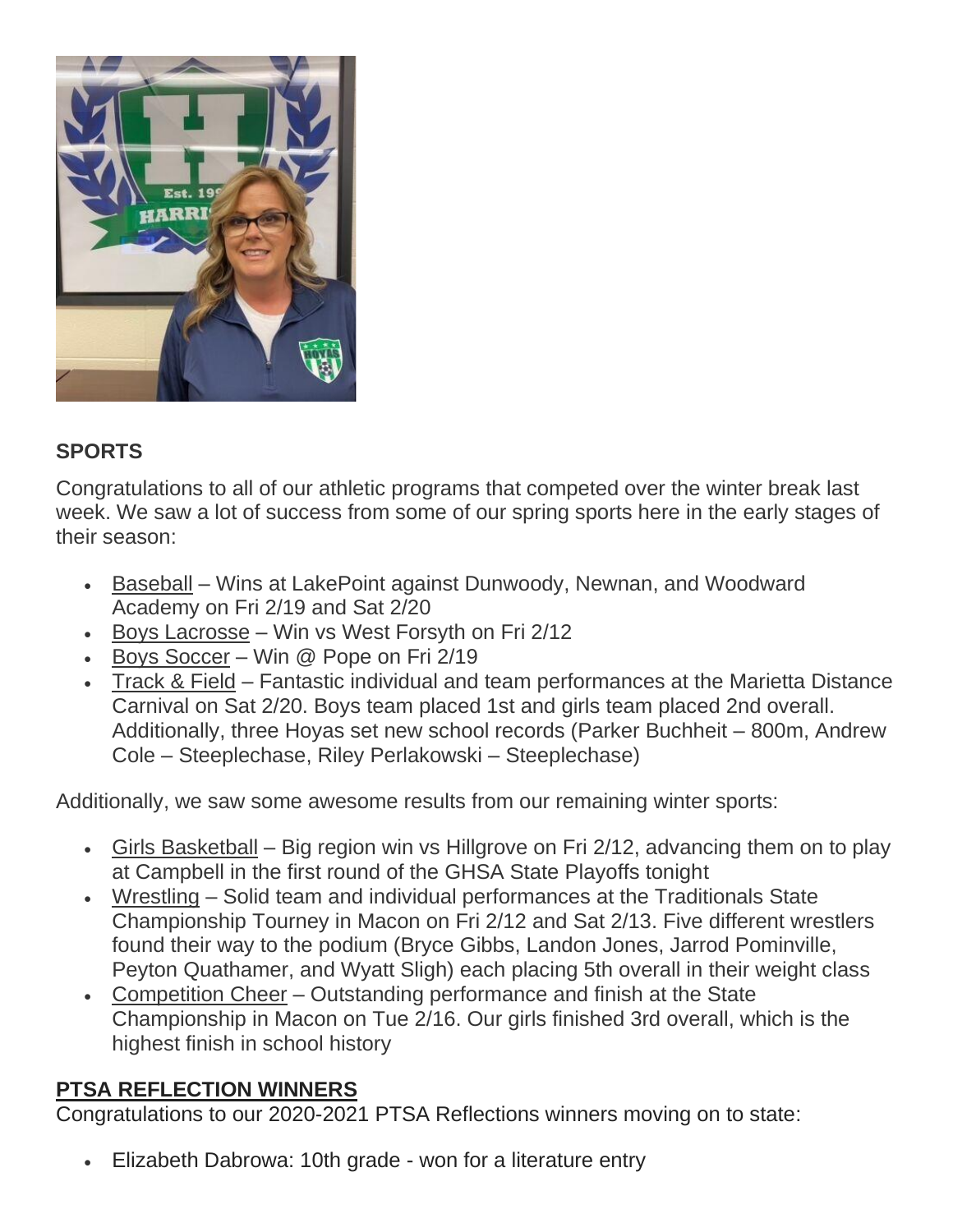• Michael Kalafut: 12th grade - won for a 2D art entry and a photography entry

Their entries placed at the Tom Mathis Sr. Council level and will move on to the GA PTA state level. Way to go!

# **COUNSELING NEWS**

#### **COUNSELING CALENDAR**

Please check the Counseling Calendar frequently for important dates, including Virtual Parent and Student Q&A sessions, Virtual College Visit information, and much more! Click here, **[Harrison Counseling Calendar,](https://calendar.google.com/calendar/embed?src=tasr4q5spailsj1itftjdtn6mk%40group.calendar.google.com&ctz=America%2FNew_York)** or go to the Counseling page on **[www.harrisonhigh.org](http://www.harrisonhigh.org/)**.

#### **VIRTUAL COLLEGE VISITS**

We have several Virtual College Visits set up for our Harrison Students. Please check these out here: **[Harrison Virtual College Visits](https://cobbk12org-my.sharepoint.com/:x:/g/personal/leanna_kor_cobbk12_org/EWP6BGgLdCBOvhv5RDRuCVwBqHA2jXXmnAUqr7hXgxEU7w?rtime=t-E10MJN2Eg)** and on the Counseling Website.

| THIS WEEK'S COLLEGE<br><b>VISITS</b>                       |  |
|------------------------------------------------------------|--|
| MONDAY, 2/22 @ 4:00 PM<br>Andrew College                   |  |
| TUESDAY, 2/23 @ 4:00 PM<br>Liberty University              |  |
| WEDNESDAY, 2/24 @ 11:00AM<br>Kennesaw State University     |  |
| THURSDAY, 2/25 @ 4:00PM<br>Chattahoochee Technical College |  |
| FRIDAY, 2/26 @ 4:00PM<br>DigiPen Institute of Technology   |  |
|                                                            |  |

#### **MANAGE STRESS AND ANXIETY**

Hoyas, you're invited to a workshop focused on coping, managing, and minimizing stress. Click **[here](https://drive.google.com/file/d/1o3Nz5NeyGCzuutzSIJDfvUIp52NC12wU/view?usp=sharing)** to learn more and register.

- Session 2, February 24th at 2:30 and Session 3, March 3rd at 1:30: Manage It
- Session 4, March 10th at 11:00 am and Session 5, March 17th at 11: am: Take care of It

#### **9th GRADE ADVISEMENT**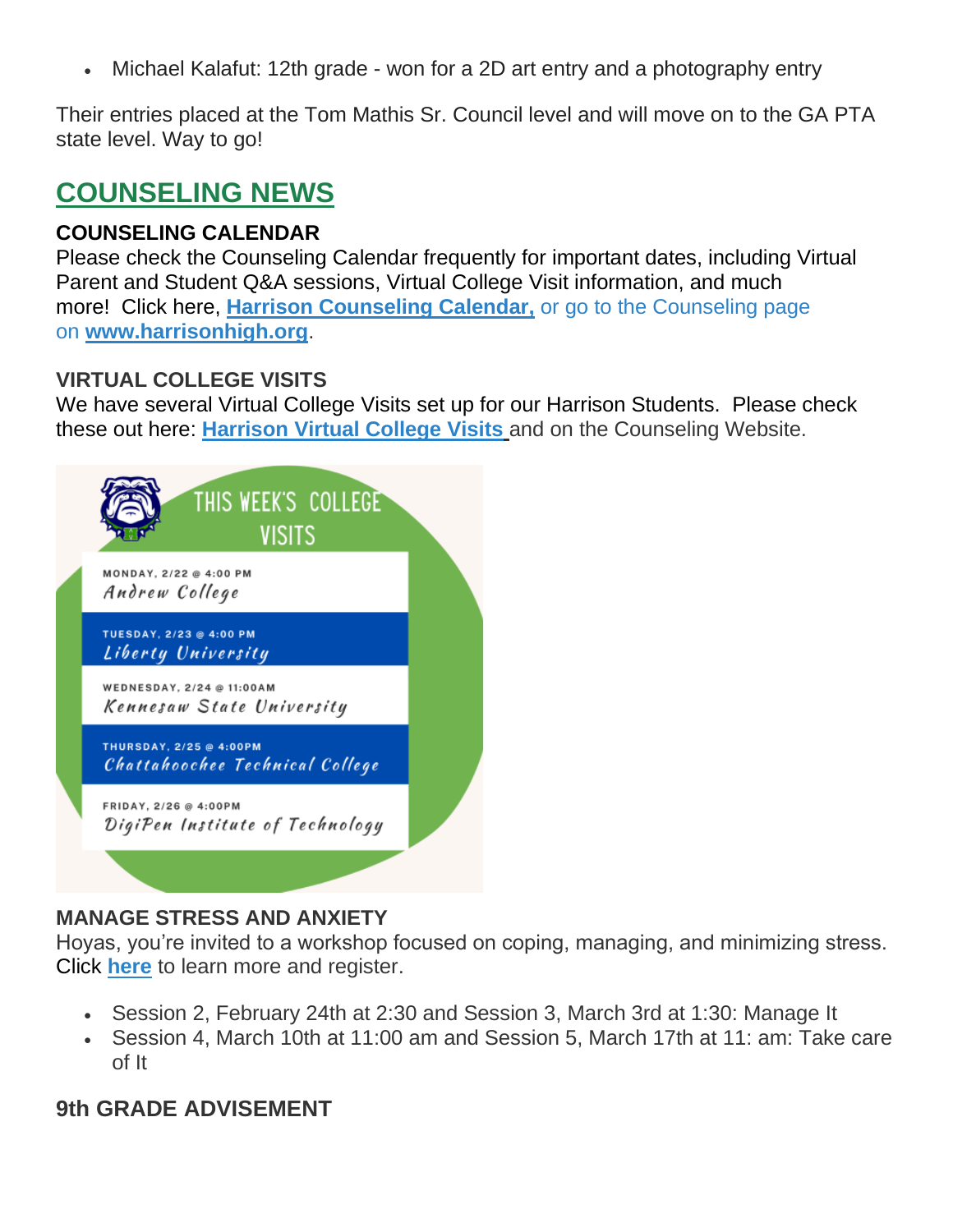If your student was unable to attend the 9th Grade Advisement Lesson on February 10th, please click **[here](https://drive.google.com/file/d/1e5gb4lfxV-gHTyFW7zVGnNecb-GtNxVl/view)** to access the information from the lesson, including a recording of the virtual session.

# **VIRTUAL 9th ADVISEMENT PARENT NIGHT**

Virtual 9th Advisement Parent Night will be held on February 23, 2021, at 6:00 p.m. Parents of 9th graders are invited to attend this informational session. The high school years are an important time in your child's life. Decisions made here will impact future goals and opportunities in a significant way. During this meeting, we will review graduation requirements, explain your child's IGP (Individual Graduation Plan), discuss college and other post-secondary options, as well as hold a Q& A. Please register in advance to receive a meeting link. To register, click **[here](https://forms.office.com/Pages/ResponsePage.aspx?id=-x3OL5-ROEmquMR_D8kYLWW85uR8aLBInItPvCDivwpUN1JZTllNODRMTEpLTTZJVVlGWkJSM0ZYUy4u)**.

# **KENNESAW STATE UNIVERSITY DUAL ENROLLMENT**

If you have a prospective student who is interested in applying to the dual enrollment program at Kennesaw State University for summer, fall, or a future term, they will be hosting their spring information sessions via Zoom.

Students can register for a session by going to **[https://visit.kennesaw.edu/special](https://visit.kennesaw.edu/special-events/index.php)[events/index.php](https://visit.kennesaw.edu/special-events/index.php)**

March 3rd at 6:00 p.m.

## **DUAL ENROLLMENT**

Interested in Dual Enrollment? Please click **[here](https://drive.google.com/file/d/1eUb30z5062S_msnROjXY7DklX_dBlHKb/view)** to see the Dual Enrollment Brochure for Families.

# **SCHOLARSHIP INFORMATION SESSIONS**

**WHEN:** Wednesdays in February from 12:30- 1:00. **WHERE:** ZOOM! **Fill out this Goole Form to get the ZOOM Link: [Scholarship Information Session](https://forms.gle/fbX6yjL1ikr9x4Ro8)  [Form](https://forms.gle/fbX6yjL1ikr9x4Ro8) WITH WHO:** Ms. Barnes, a school counseling intern **WHAT:** Information on how to find scholarships and scholarship opportunities

**Questions?** Email **[katie.barnes@cobbk12.org](mailto:katie.barnes@cobbk12.org)**

## **SCHOLARSHIP OPPORTUNITIES**

Are you looking for scholarships? Click **[here](https://tb2cdn.schoolwebmasters.com/accnt_42975/site_42976/Documents/Scholarship-Bulletin.pdf)** to access the Scholarship Bulletin or visit the Counseling Department's Website.

## **JUNIOR ADVISEMENT MAKEUP SESSIONS**

Did you miss junior advisement during the fall semester? No problem! The Counseling Department is offering virtual makeup sessions. Click **[here](https://drive.google.com/file/d/1EEkwRe9K_vRDSs893d6iQK9uTLrFQ0H0/view)** to learn more and sign up.

# **SAT GROUP CLASS**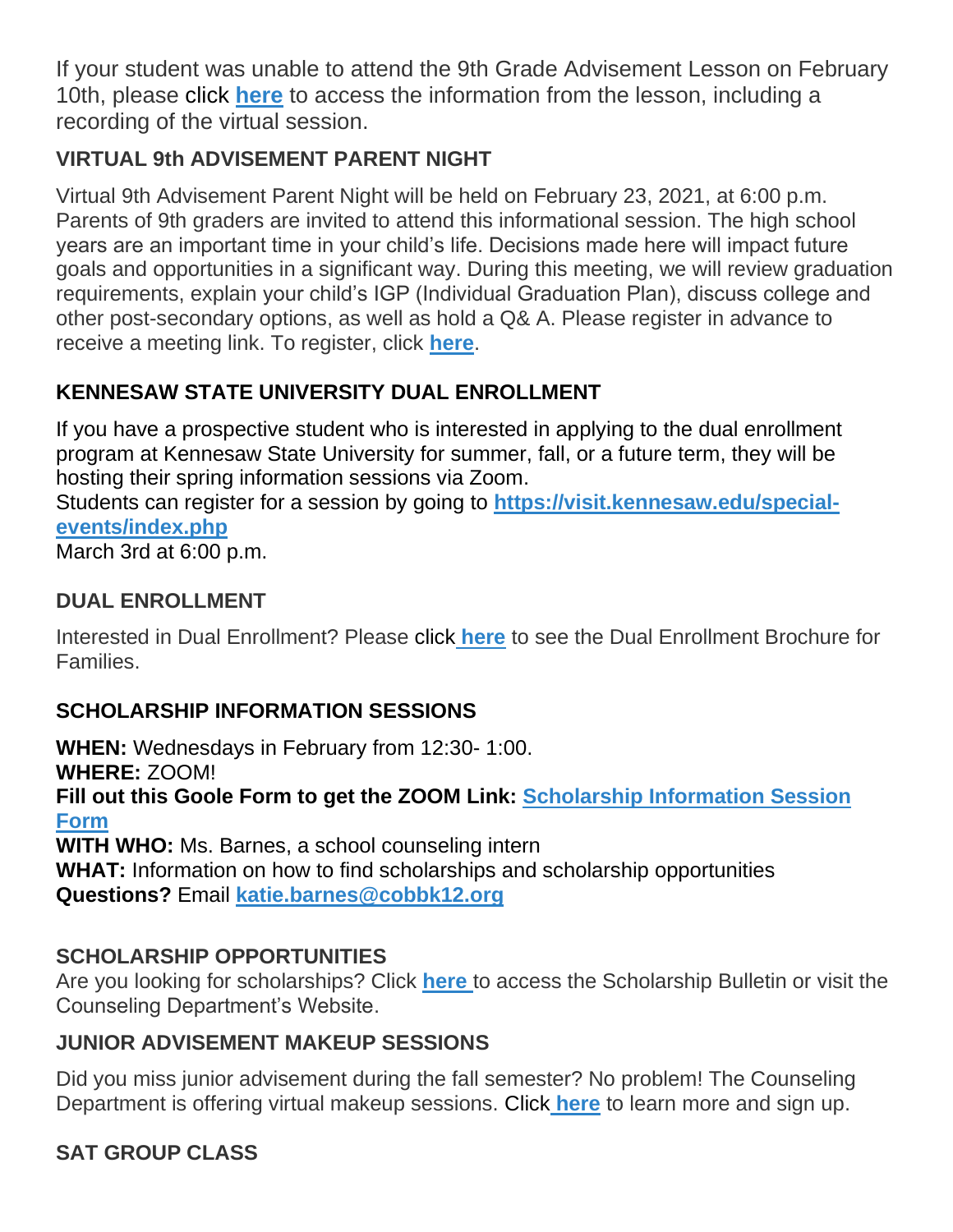Prepare for the May SAT with Applerouth Tutoring Services. As a participant in the classroom, you will receive an 18 hour, structured review of major SAT concepts and strategies from a tutor trained to deliver content in an interesting way. Test guides & session notes are provided to help simplify the studying process. Additionally, after each mock test, you will receive a detailed results analysis to help you chart your own unique course towards mastering the test. Featuring: 18 hours of group tutoring instruction, comprehensive treatment of major strategies, access to study guides and session notes, 3 scheduled mock test opportunities, detailed results analysis.

- Location: Online
- Instruction: 6 sessions (3/25, 4/1, 4/8, 4/15, 4/22, and 4/29 from 4:30-7:30 pm)
- Mock Tests: Online (3/20, 4/10, 4/24)
- Price: \$400
- Registration: Go to **[applerouth.com/signup](http://www.applerouth.com/signup)** and enter the event code **SAT 5476**.

# **BIG FUTURE DAYS VIRTUAL COLLEGE FAIR**

College Board is hosting virtual events for high school students to connect directly with college admissions representatives and take action on the most important steps for college. Students will have a chance to meet with college admissions representatives and current college students, ask questions, and learn more about planning for college. Students can sign up to meet with colleges in each region. They can attend any event and more than one. Click **[here](https://pages.collegeboard.org/big-future-days?SFMC_cid=EM438518-&rid=47761625)** to learn more and register. Dates and regions are as follows:

- Northeast: March 7th, 4:00 pm-8:00 pm
- West & Southwest: March 30th, 5:00 pm-9:00 pm
- Midwest: April 18th, 4:00 pm-8:00 pm
- Southeast, April 29th: 5:00 pm-9:00 pm

# **VIRTUAL VAPE PREVENTION SERIES**

The Teen Advisory Council (TAC) is hosting a 4-Part Virtual Vape Prevention Series. This series is created by youth, for youth**!** Middle and high school students are invited to attend, but must register beforehand. Please click the following link to learn more and register: **[Vape Series.](https://nam11.safelinks.protection.outlook.com/?url=https%3A%2F%2Fforms.gle%2FWRAAvWR1qZj7L8NSA&data=04%7C01%7CRobert.Figueroa%40cobbk12.org%7C99fcf51e9cae437b238c08d8cd27b594%7C2fce1dfb919f4938aab8c47f0fc9182d%7C0%7C0%7C637484917737577401%7CUnknown%7CTWFpbGZsb3d8eyJWIjoiMC4wLjAwMDAiLCJQIjoiV2luMzIiLCJBTiI6Ik1haWwiLCJXVCI6Mn0%3D%7C2000&sdata=RPeYVvZqj0Z6mwGYu059uen5MbNSvIynXdISGU1O2Eg%3D&reserved=0)**

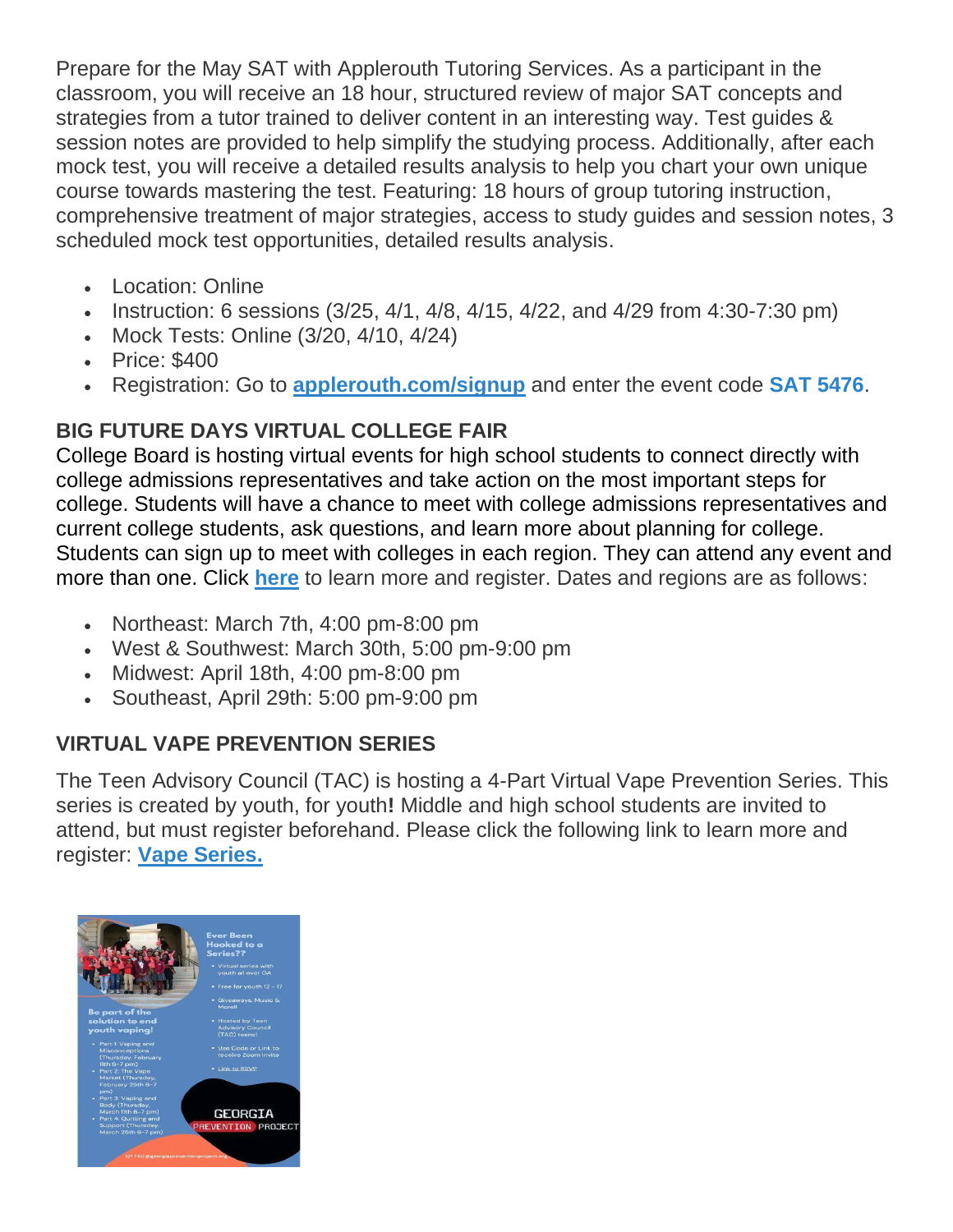#### **WORK PERMIT**

When the student has been offered a position, the student will access **[Work Permit](https://nam03.safelinks.protection.outlook.com/?url=https%3A%2F%2Fwww.dol.state.ga.us%2FWS4-MW5%2Fcics.jsp%3FTRANSID%3DWP17%26FRMNAME%3DWP17&data=02%7C01%7CAudra.Skalski%40cobbk12.org%7C856357e8e49d4d50041d08d80cb84415%7C2fce1dfb919f4938aab8c47f0fc9182d%7C0%7C1%7C637273332845584845&sdata=sYK4oD2g8pZe2iY4gQXjSHJq%2FGMstnRRcs7%2F3kUZoWc%3D&reserved=0)  [Datasheet](https://nam03.safelinks.protection.outlook.com/?url=https%3A%2F%2Fwww.dol.state.ga.us%2FWS4-MW5%2Fcics.jsp%3FTRANSID%3DWP17%26FRMNAME%3DWP17&data=02%7C01%7CAudra.Skalski%40cobbk12.org%7C856357e8e49d4d50041d08d80cb84415%7C2fce1dfb919f4938aab8c47f0fc9182d%7C0%7C1%7C637273332845584845&sdata=sYK4oD2g8pZe2iY4gQXjSHJq%2FGMstnRRcs7%2F3kUZoWc%3D&reserved=0)** to complete the first section (Section A) of the work permit datasheet. The student's new employer will complete Section B of the permit datasheet and provide the student with an **MSK #** that the student will submit to Harrison High School via email: **[harrison@cobbk12.org](mailto:harrison@cobbk12.org)**. The information will then be verified and the work permit issued and sent back via the email address provided. Please allow 48-72 hours for completion.

# **SPORTS AND CLUBS**

#### **H.O.Y.A. AWARDS**

Each year, the student council of Harrison High School sponsors the H.O.Y.A. Awards-- Highlighting Our Year's Accomplishments. The awards ceremony celebrates the arts, athletics, and academics of our school as well as noteworthy community and school service endeavors. This year will be a virtual event, but we still want to recognize all of the amazing things we do at Harrison.

Student Council asks for nominees from everyone in the Harrison community (teachers, parents, administrators, staff, and students). Judges from outside the Harrison community rate the nominees. The nominee with the highest compiled score receives the award. The top 5 nominees in each category will be recognized at the virtual event in April. We will send more information about the event as soon as we finalize the plans.

**Polls close on March 26th** so be sure to get those nominations in as soon as possible. If you have any questions, feel free to contact the student council sponsor at **[lindsay.riley@cobbk12.org](mailto:lindsay.riley@cobbk12.org)**

#### **Nominate**

**Here: [https://nam11.safelinks.protection.outlook.com/?url=https%3A%2F%2Fforms.gle%2F1fVZnBouVLsknUVz5&a](https://nam11.safelinks.protection.outlook.com/?url=https%3A%2F%2Fforms.gle%2F1fVZnBouVLsknUVz5&data=04%7C01%7Cstephanie.tatum%40cobbk12.org%7Cb4f221f313b9472feeb408d8c0ef5e78%7C2fce1dfb919f4938aab8c47f0fc9182d%7C0%7C0%7C637471481618611575%7CUnknown%7CTWFpbGZsb3d8eyJWIjoiMC4wLjAwMDAiLCJQIjoiV2luMzIiLCJBTiI6Ik1haWwiLCJXVCI6Mn0%3D%7C1000&sdata=KJKHzXcDDmHgh9%2FUc3OI3hVWvuQl3W6Y5rquLiwI09U%3D&reserved=0) [mp;data=04%7C01%7Cstephanie.tatum%40cobbk12.org%7Cb4f221f313b9472feeb408d8c0ef5e78%7C2fce1dfb919f49](https://nam11.safelinks.protection.outlook.com/?url=https%3A%2F%2Fforms.gle%2F1fVZnBouVLsknUVz5&data=04%7C01%7Cstephanie.tatum%40cobbk12.org%7Cb4f221f313b9472feeb408d8c0ef5e78%7C2fce1dfb919f4938aab8c47f0fc9182d%7C0%7C0%7C637471481618611575%7CUnknown%7CTWFpbGZsb3d8eyJWIjoiMC4wLjAwMDAiLCJQIjoiV2luMzIiLCJBTiI6Ik1haWwiLCJXVCI6Mn0%3D%7C1000&sdata=KJKHzXcDDmHgh9%2FUc3OI3hVWvuQl3W6Y5rquLiwI09U%3D&reserved=0) [38aab8c47f0fc9182d%7C0%7C0%7C637471481618611575%7CUnknown%7CTWFpbGZsb3d8eyJWIjoiMC4wLjAwMDAi](https://nam11.safelinks.protection.outlook.com/?url=https%3A%2F%2Fforms.gle%2F1fVZnBouVLsknUVz5&data=04%7C01%7Cstephanie.tatum%40cobbk12.org%7Cb4f221f313b9472feeb408d8c0ef5e78%7C2fce1dfb919f4938aab8c47f0fc9182d%7C0%7C0%7C637471481618611575%7CUnknown%7CTWFpbGZsb3d8eyJWIjoiMC4wLjAwMDAiLCJQIjoiV2luMzIiLCJBTiI6Ik1haWwiLCJXVCI6Mn0%3D%7C1000&sdata=KJKHzXcDDmHgh9%2FUc3OI3hVWvuQl3W6Y5rquLiwI09U%3D&reserved=0)** [LCJQIjoiV2luMzIiLCJBTiI6Ik1haWwiLCJXVCI6Mn0%3D%7C1000&sdata=KJKHzXcDDmHgh9%2FUc3OI3hVWvuQl3](https://nam11.safelinks.protection.outlook.com/?url=https%3A%2F%2Fforms.gle%2F1fVZnBouVLsknUVz5&data=04%7C01%7Cstephanie.tatum%40cobbk12.org%7Cb4f221f313b9472feeb408d8c0ef5e78%7C2fce1dfb919f4938aab8c47f0fc9182d%7C0%7C0%7C637471481618611575%7CUnknown%7CTWFpbGZsb3d8eyJWIjoiMC4wLjAwMDAiLCJQIjoiV2luMzIiLCJBTiI6Ik1haWwiLCJXVCI6Mn0%3D%7C1000&sdata=KJKHzXcDDmHgh9%2FUc3OI3hVWvuQl3W6Y5rquLiwI09U%3D&reserved=0) **[W6Y5rquLiwI09U%3D&reserved=0](https://nam11.safelinks.protection.outlook.com/?url=https%3A%2F%2Fforms.gle%2F1fVZnBouVLsknUVz5&data=04%7C01%7Cstephanie.tatum%40cobbk12.org%7Cb4f221f313b9472feeb408d8c0ef5e78%7C2fce1dfb919f4938aab8c47f0fc9182d%7C0%7C0%7C637471481618611575%7CUnknown%7CTWFpbGZsb3d8eyJWIjoiMC4wLjAwMDAiLCJQIjoiV2luMzIiLCJBTiI6Ik1haWwiLCJXVCI6Mn0%3D%7C1000&sdata=KJKHzXcDDmHgh9%2FUc3OI3hVWvuQl3W6Y5rquLiwI09U%3D&reserved=0)** 

#### Nomination Categories:

Most Outstanding Group Community Service Project Most Outstanding Individual Community Service Project Most Outstanding Individual Athlete Most Outstanding Group Athletic Performance Most Outstanding Individual Artist Most Outstanding Group Artistic Performance